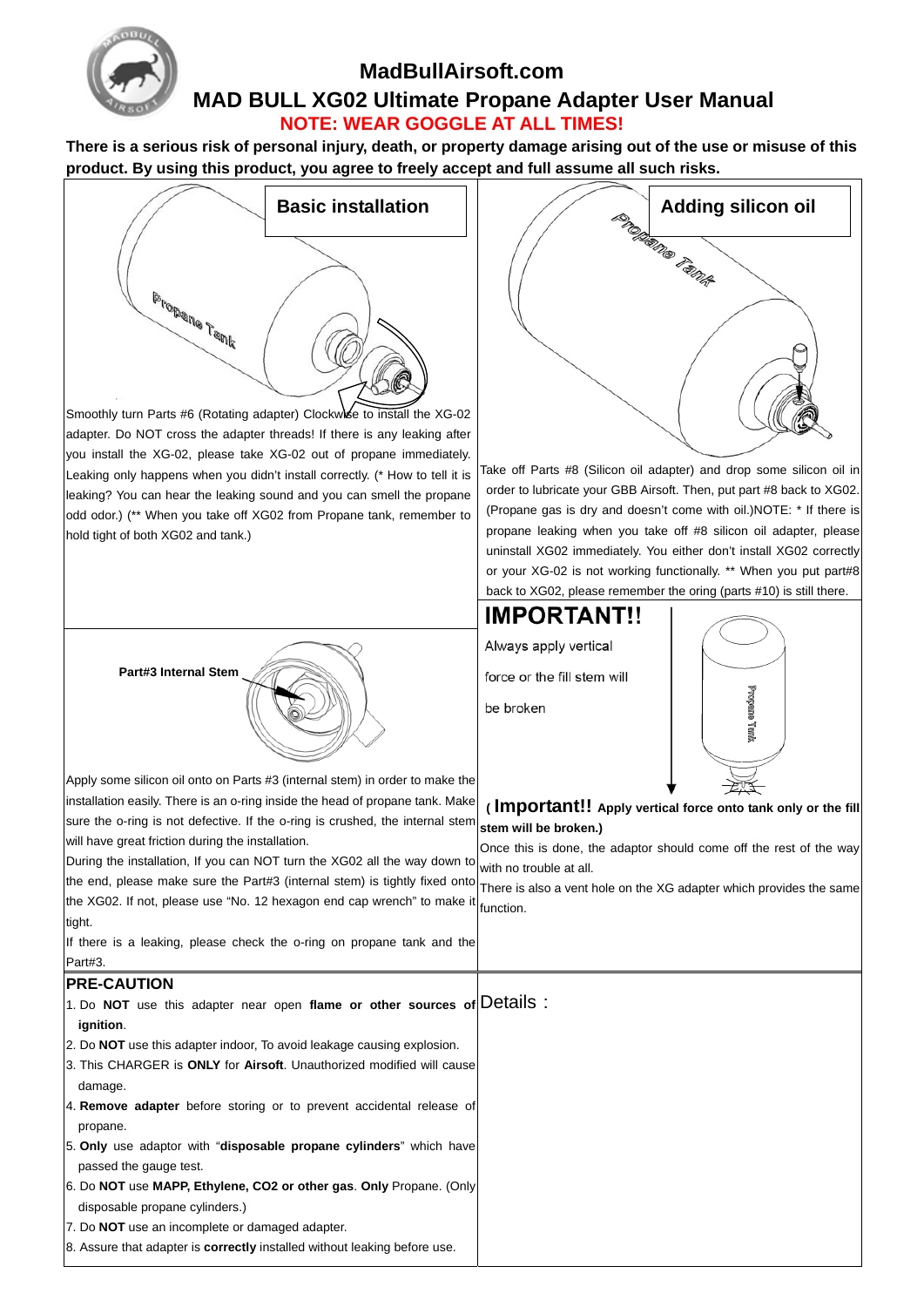9. Do **NOT** use adapter in poorly ventilated or confined spaces. 10. Referred to the following **Product Advisory and WARNING** on the other page.

| 5.<br>2.<br>3.<br>4.<br><u>ਪਰ ਸ਼ੁਢ</u><br>11.<br>6.<br>10.<br>9.<br>8. |                     |     |                      |
|------------------------------------------------------------------------|---------------------|-----|----------------------|
| $\sqrt{1}$ .                                                           | Major Body          | 7.  | C-type clip          |
| 2.                                                                     | Fill stem           | 8.  | Silicon oil adapter  |
| 3.                                                                     | Internal stem       | 9.  | Internal stem O-ring |
| $\vert_4$                                                              | Rubber packing      | 10. | O-ring               |
| 5.                                                                     | Spring of fill stem | 11. | Internal valve       |
| 6.                                                                     | Rotating adapter    |     |                      |